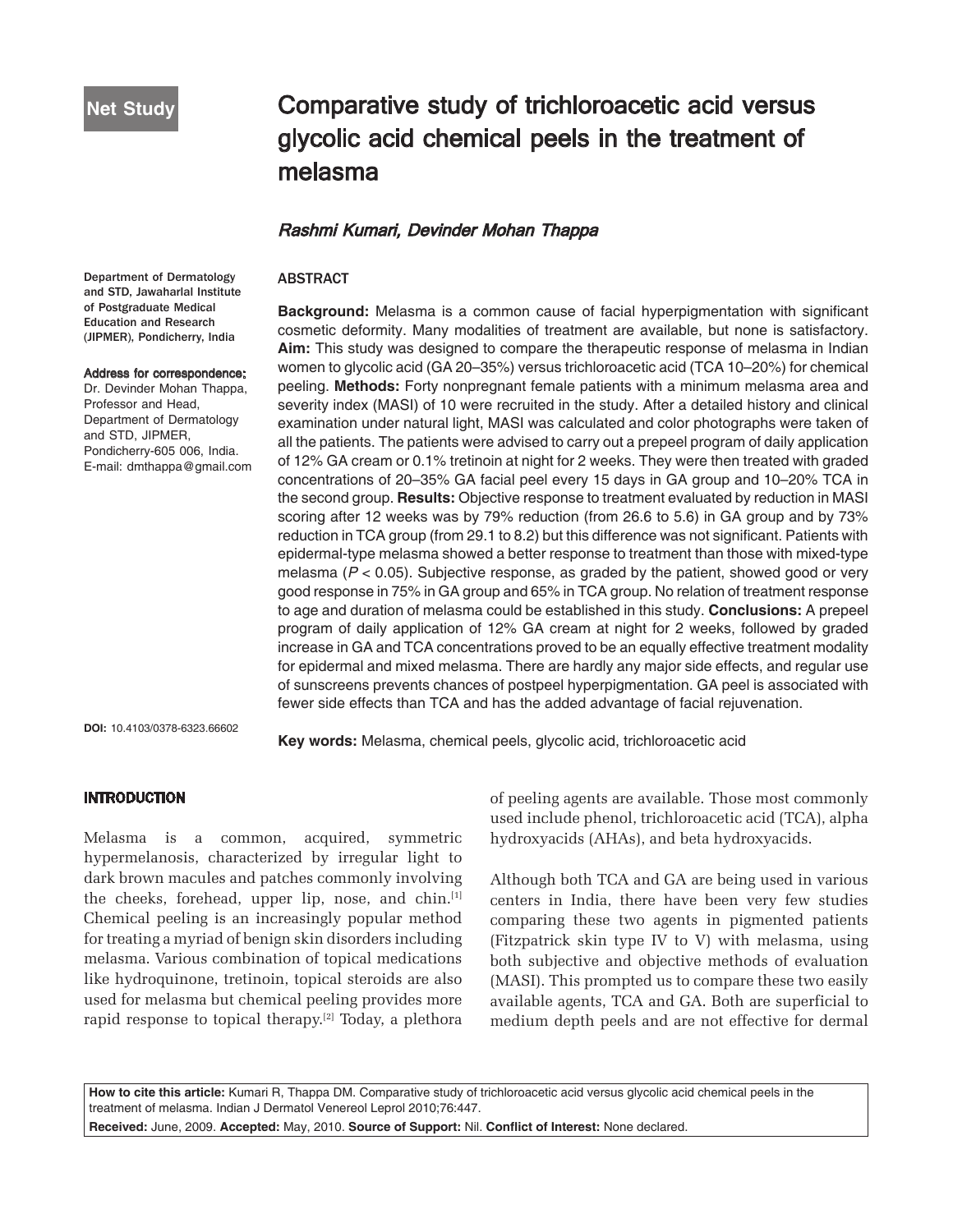melasma. Hence, cases of dermal melasma were not included in this study. We undertook this study to compare the therapeutic response of melasma in Indian women to graded concentrations of glycolic acid (GA 20–35%) versus trichloroacetic acid (TCA 10–20%) for chemical peeling.

## **METHODS**

This study was carried out on 40 nonpregnant women with epidermal and mixed melasma, with a minimum melasma area and severity index (MASI)<sup>7</sup> of 10, visiting the outpatient department of our hospital over 1 year duration from March 2005 to March 2006, after getting due ethical clearance from our institute ethics committee. Patients with a history of herpes, taking oral contraceptive pills, isotretinoin, pregnancy, lactation, history of keloids or hypertrophic scars, concomitant systemic or skin disease and those with unrealistic expectations were excluded from the study. These 40 women were randomized into two groups of 20 patients in each, by computerized generated numbers [Table 1].

To calculate MASI, the face was divided into four regions [forehead (F) 30%; right malar (MR) 30%; left malar (ML) 30%, chin (C) 10%] and each area was given a numerical value (*A*, 0–6). The sum of severity for darkness (*D*, 0–4) and homogeneity (*H*, 0–4) of melasma was multiplied by the numerical value and percentage of each area. These values were then added to obtain MASI by a single-blinded trained dermatologist.





 $MASI = 0.3(D_F + H_F)A_F + 0.3(D_{MR} + H_{MR})A_{MR} + 0.3(D_{ML}$  $+ H_{\text{ML}})A_{\text{ML}} + 0.1(D_{\text{C}} + H_{\text{C}})A_{\text{C}}$ .

A detailed history was taken and clinical examination was performed under natural light by a team of dermatologists to select cases of epidermal and mixed melasma. In case of any doubt in diagnosis, histopathologic confirmation was done before including the case in this study. The MASI score was calculated and color photographs were taken of all patients under standard conditions in natural light. In a prepeel program, patients were advised to apply topical sunscreen daily [sun protection factor-15 (SPF-15)] and 12% GA cream (in GA group) or 0.1% tretinoin (in TCA group) at night for 2 weeks.

The first group was treated with graded concentrations of GA (20–35%) and second group with TCA (10– 20%). For the purpose of peeling, the face was divided into anatomic units – right forehead, left forehead, left cheek, right cheek, nose and glabella, and perioral area. After degreasing, treatment with GA/TCA peel was carried out in the respective group for a period of 20–30 seconds and was left for a definite period of time (first peel: 20% GA/10% TCA for 2 minutes; second peel: 20% GA/10%TCA for 4 minutes; third peel: 35% GA/20% TCA for 2 minutes; fourth peel: 35% GA/20% TCA for 4 minutes, separated by 2-week intervals) on the individual anatomic units, separately and in a preset sequence. The peel was terminated by the dilutional effect of washing with neutralizer sodium bicarbonate in the same sequence as the application in GA group and cold saline/ice in TCA group. At regular intervals, the degree of tolerability to the facial peel and the side effects were recorded before proceeding to the higher concentration. In cases where there was a slow or inadequate response, further treatment with peels was carried out at 2-week intervals.

The primary objective of this study was to assess the degree of improvement in pigmentation objectively using MASI at baseline, 4, 8 and 12 weeks. Color photographs were taken of all patients at baseline and 30 days after the last peel. The patients were advised to apply 2% hydroquinone at night and to continue with topical sunscreen (SPF-15) to maintain the results achieved after the fourth peel.

Subjective improvement before and at the completion of the study, the response in each patient was graded as: *no response* if there was no change in MASI score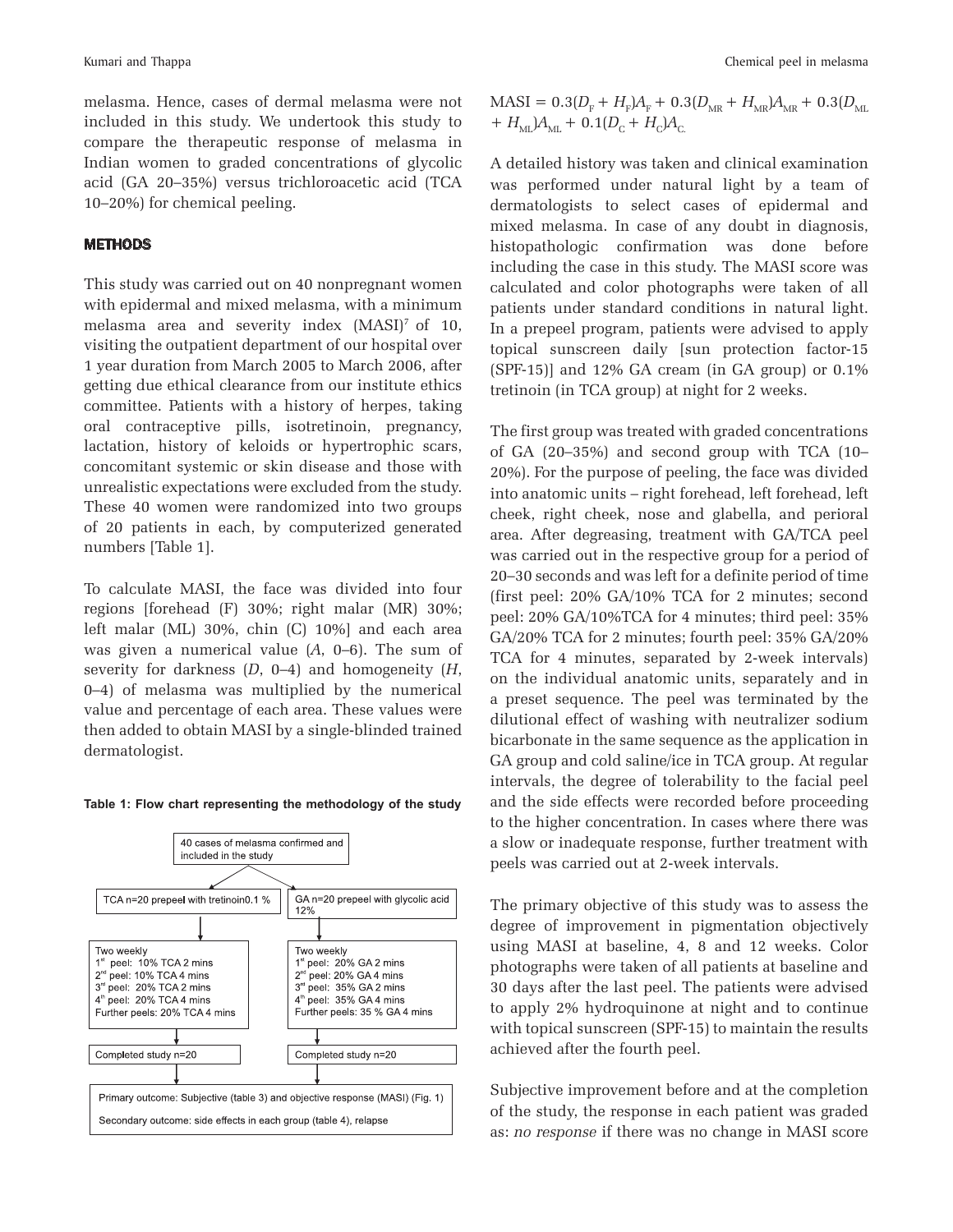at the end of three peels; *mild response* if there was less than 25% change; *moderate response* with 25 to <50% decrease in MASI; *good response* if there was 50 to <75% fall in MASI score; *very good response* with more than 75% fall in MASI score. Secondary outcome measures such as the side effects, if any, and cost of the therapy were recorded. A minimum of 6 months of follow up in each case was done to look for relapse, if any. The data obtained were statistically analyzed using SPSS software. Student's paired *t*-test and EPIINFO software were used to calculate significant differences between the parameters.

#### RESULTS

There were 40 patients included in the study with 38 females and only 2 males, of age between 18 and 53 years with a mean of  $32 \pm 6.9$  years. Duration of melasma ranged between 1 and 10 years with a mean  $4.3 \pm 2.5$  years. There was no significant precipitating factor observed in relation to occurrence of melasma like relation to pregnancy, history of drugs/oral contraceptive pills, sunlight exposure, etc.

Most cases were of epidermal type (78%) and onefourth of the cases were of mixed type of melasma (22%). The most common pattern was malar (60%) followed by centrofacial pattern (40%). Total number of peels required in both the groups is as shown in Table 2. Mean of peels required in both groups was 7.13 approximately and was not different in the two groups, GA group (mean 7.0 peels) and TCA (7.3 peels).

Objective response to treatment as studied by fall in MASI scoring after 12 weeks was 79% reduction (from 26.6 to 5.6) in GA group and 73% reduction (from 29.1 to 8.2) in TCA group. The MASI scores at baseline 4, 8, 12 weeks were as shown in Figure 1. There was no significant difference in reduction of MASI scores at the end of six peels after 12 weeks between both the groups  $(P > 0.05)$ . However, TCA peel [Figure 2] showed an initial rapid response compared to GA

| Table 2: Number of peels used in the two groups |    |     |              |  |
|-------------------------------------------------|----|-----|--------------|--|
| <b>Total number</b><br>of peels                 | GA | TCA | Total $(\%)$ |  |
| <b>Six</b>                                      | 9  | 3   | 12(30)       |  |
| Seven                                           | 4  | 10  | 14(35)       |  |
| Eight                                           | 6  | 5   | 11(27.5)     |  |
| <b>Nine</b>                                     | 1  | 2   | 3(7.5)       |  |
| Total                                           | 20 | 20  | 40 (100)     |  |

[Figure 3]. In the TCA group, the patients reported a quicker improvement after two peels but the response was comparable in the two groups at the end of peeling



**Figure 1: Objective assessment using MASI scoring with GA and TCA peel**



**Figure 2: (a and b) Pre and post treatment photographs after TCA peeling**



**Figure 3: (a and b) Pre and post treatment photographs after GA peeling**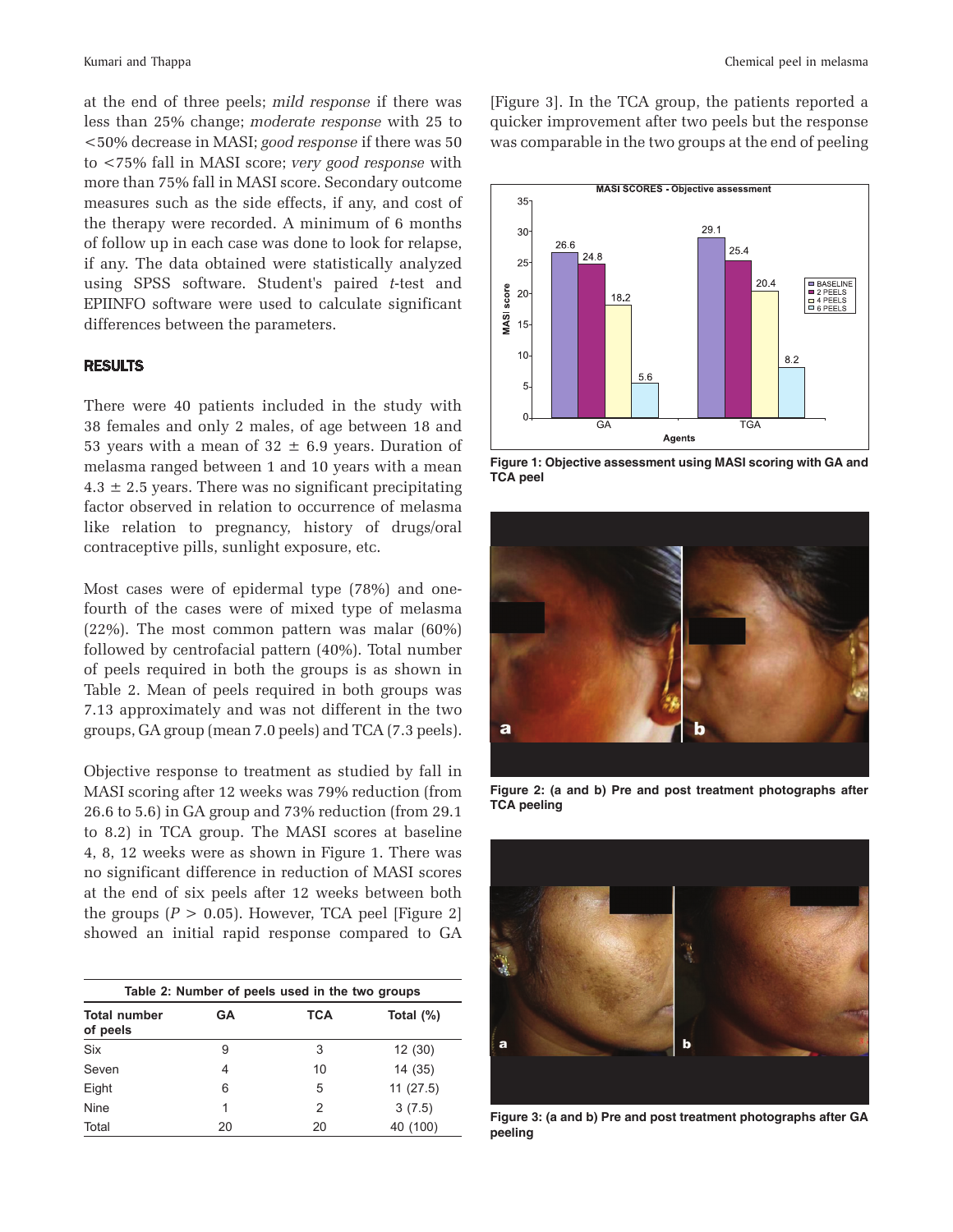sessions, with both the groups showing equally efficacious response. Of the 20 cases of melasma which were treated with GA, there was 79% reduction in epidermal melasma (from mean MASI of 25.5 to 5.6) and 48% reduction in mixed melasma cases (from mean MASI 30.2 to 21.8). Also, this difference in response with respect to type of melasma was significant (*P* < 0.05). Comparison of the duration of melasma with the response to treatment gave no significant difference.

Subjective response, as graded by the patient, showed good or very good response in 75% in GA group and 65% in TCA group (statistically insignificant). No relation of treatment response to age or duration of melasma could be established in this study [Table 3].

During the study, the frequency of serious side effects was very low [Table 4]. There was mild burning sensation in 95% of patients in GA group to moderate to severe burning in 75% of patients in the TCA group. Postpeel crackening was reported in 35% of cases in TCA group but in none of the patients in the GA group. Persistent erythema was seen only in one case and peeling was deferred due to side effects on five occasions and done 1 week later till the erythema subsided. There were no side effects of hyperpigmentation in spite of the fact that most patients were of Fitzpatrick skin type IV–VI. There was significant improvement in the texture and glow of skin appreciated by 75% of the patients in GA group, which was not appreciated in TCA group.

Relapse was seen in only two cases after a follow up of 6 months in GA group at the same site. Other patients maintained the results achieved with the regular use of sunscreens after a follow up for more than a year.

| Table 3 Subjective improvement seen in both the groups at<br>the end of peeling sessions |    |     |  |  |
|------------------------------------------------------------------------------------------|----|-----|--|--|
| Percentage improvement                                                                   | GА | TCA |  |  |
| Very good $($ >75%)                                                                      | 5  |     |  |  |
| Good (50-75%)                                                                            | 10 | 10  |  |  |
| Moderate (25-50%)                                                                        | 2  | 6   |  |  |
| Mild (<25%)                                                                              | 3  |     |  |  |

| Table 4: Side effects seen after peeling |    |                       |  |  |  |
|------------------------------------------|----|-----------------------|--|--|--|
| Side effects<br>GA (%)<br>TCA            |    |                       |  |  |  |
| Mild burning                             | 95 | $25\%$ (P < 0.05)     |  |  |  |
| Moderate to severe burning               | 5  | 75%                   |  |  |  |
| Erythema                                 | 15 | 35% (not significant) |  |  |  |
| Postpeel crackening                      |    | $35\%$ ( $P < 0.05$ ) |  |  |  |

## **DISCUSSION**

Melasma is more common in women of child-bearing age,<sup>[3]</sup> although men also suffer from the condition and account for 10% of the cases.<sup>[4]</sup> Melasma affects all races, but is observed more frequently among individuals with skin type IV–VI, especially in women of Hispanic, Caribbean, and Asian origin, who live in areas of intense ultraviolet radiation.[5] There are three clinical patterns – centrofacial, malar, and mandibular  $-$  depending upon the area of localization. $[1]$ Histologically, melasma is divided into three types: epidermal, dermal, and mixed.[6] Wood's light causes intensification of pigmentation in epidermal-type melasma, but does not enhance the pigmentation in the dermal type. But this distinction may not be useful in pigmented races. A combination of epidermal and dermal macules is recognized as the mixed type.<sup>[7]</sup>

Chemical peeling aims at production of controlled chemical burns of epidermis and/or dermis, resulting in exhalation and subsequent resurfacing of the epidermis and remodeling of collagen and elastic fibers with deposition of glycosaminoglycans in dermis. Both the agents used in this study, TCA 10–20% and GA 20-35%, are superficial peels.<sup>[8]</sup> Superficial peels are defined as those causing injury to the dermis and dermoepidermal interface. Medium depth peels are those that penetrate to the papillary or reticular dermis (35–50% TCA). Deep peels are those that cause destruction into the reticular dermis but have longer healing time and more serious complications. Application of TCA to the skin causes precipitation of proteins and coagulative necrosis of cells in epidermis. In higher concentration, it causes necrosis of collagen in the papillary to upper reticular dermis. Over several days, the necrotic layers sloughs and the skin re-epithelizes from the germinative segments of hair follicles.[8]

The benefits of AHAs have long been recognized.[9] Cleopatra, for example, applied sour milk (contains lactic acid) to her face, while Polynesian women found sugarcane juice (contains GA) to provide them with similar benefits. AHAs decrease corneocyte cohesion leading to sloughing of dead cells and stimulation of new cell growth in the basal cell layer. In higher concentrations, they cause epidermolysis. Products with a small molecular size per volume are more active and penetrate the skin more deeply. GA has the smallest molecular structure, followed by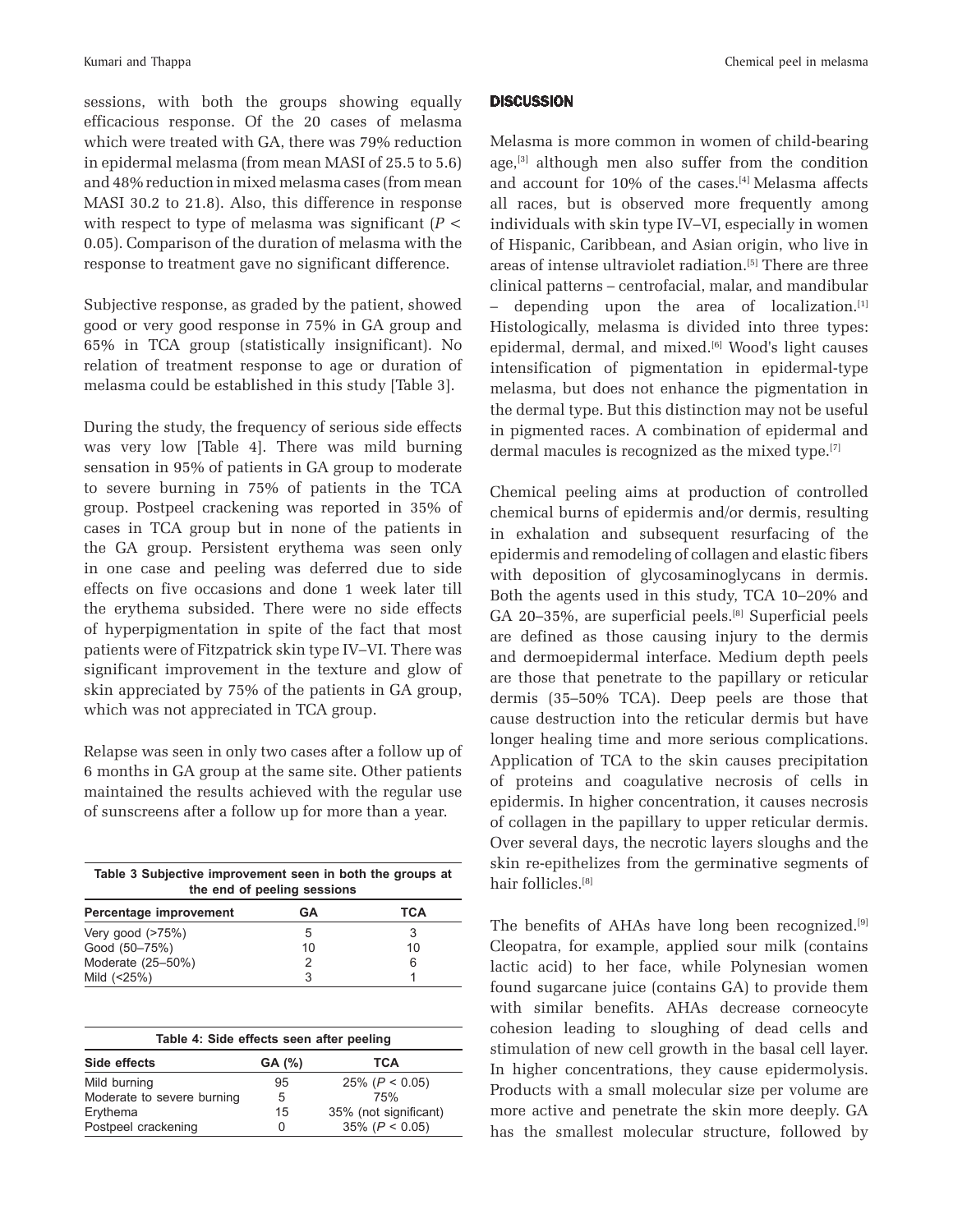lactic, pyruvic, malic, tartaric, and citric acids. The bioavailability of AHAs increases as the pH decreases (desirable pH 2.8–4.8), and they are the only peels that are time dependent and can be neutralized easily.[10]

In our study, the average age of patients at the onset of melasma was middle age as reported in other studies from India, but Kimbrough-Green *et al.*[11] reported a much higher age of onset (44 years) in their study of Black patients, whereas in another study in Caucasian patients the age group was comparable with mean of 30 years. The types of melasma in our patients also differed from those studied by Kimbrough-Green *et al.*[11] in Black women and Griffiths *et al.*[12] in Caucasian women. They observed epidermal-type melasma in 43 and 94% of patients, respectively, compared to our figure of 66%. Sanchez *et al.*[6] found centrofacial pattern to be the most common, but in our study and most other studies<sup>[13,14]</sup> the commonest pattern was malar followed by centrofacial.

In another Indian study carried out by Kalla *et al.,*[15] GA and TCA showed comparable results on subjective scores given by patients [Table 5]. They had not used any scientific scoring system like MASI for comparison. On comparing the results of TCA peels in our study with that done by Kalla *et al.*[15] on 32 patients, there was no significant difference in response to TCA peels [Figure 4], but Kalla *et al.* had used on average only 4.1 peels whereas we used on an average 7.3 peels to achieve the desired results. They found 54% cases having more than 50% response to peeling by both agents as compared to 70% cases in our study. In their study GA (55–70%) had required more number of peels than TCA (10–15%), whereas in our study the response to GA was initially slower but equal number of peels were required in both the groups. Kalla *et al.*[15] observed a more rapid response to TCA than GA in their study. They had found that duration of disease was inversely proportional to response to peeling but our study refutes this fact with similar response to longstanding cases. As with our study the local irritant effects and postpeel crackening were more with TCA than with GA. Relapse and hyperpigmentation were much less in our study. The rate of hyperpigmentation and relapse was higher in the TCA group (25%) than GA group but this was not so in our study where both the groups had minimal postinflammatory pigmentation.

Many other studies<sup>[6,9]</sup> that have used GA in various

|                                           | Table 5: Comparing the response in the TCA group of our<br>study with that of Kalla et al.[15] |              |
|-------------------------------------------|------------------------------------------------------------------------------------------------|--------------|
| and the state of the component common the | $17 - 11 - 11 - 1$                                                                             | Arraz Arraka |

| <b>Subjective improvement</b> | Kalla et al. | Our study |  |  |
|-------------------------------|--------------|-----------|--|--|
| >75%                          | 9            | 3         |  |  |
| $50 - 75%$                    | 11           | 10        |  |  |
| 25-50%                        | 8            | 6         |  |  |
| < 25%                         | 4            |           |  |  |
| Total                         | 32           | 20        |  |  |



**Figure 4: Comparison of subjective scores of patient response of our study with that of Kalla** *et al.*

concentrations in similar skin type patients have shown variable results as shown in Table 6. But there have been very few studies focusing on the efficacy of these two commonly available agents in a scientific manner in South Indian patients who are mostly dark skinned and hence comparison is difficult. Previous studies have shown significant clinical improvement of melasma pigmentation following 70 or 50% GA facial peel after two consecutive peels 1 month apart.<sup>[13,14]</sup> Grover and Reddu<sup>[16]</sup> had in their experience with GA (10–30%) in various cases received a similar response, that is, above 60% in more than 90% of cases. Sarkar *et al.*[2] had compared the efficacy of 20% GA with Kligman's formula in 20 cases of epidermal melasma and had seen a significant reduction (>80%) in MASI scores with GA when compared to plain Kligman's regime. The response is not as high in our study as that of Javaheri *et al.*,<sup>[9]</sup> while comparing the MASI scores of GA group but subjective response was comparable. We compared the MASI scores in the GA group with respect to type of melasma (epidermal versus mixed) with that of the GA peeling scores obtained in the study of Javaheri *et al.* [Table 7]. It showed significant differences in response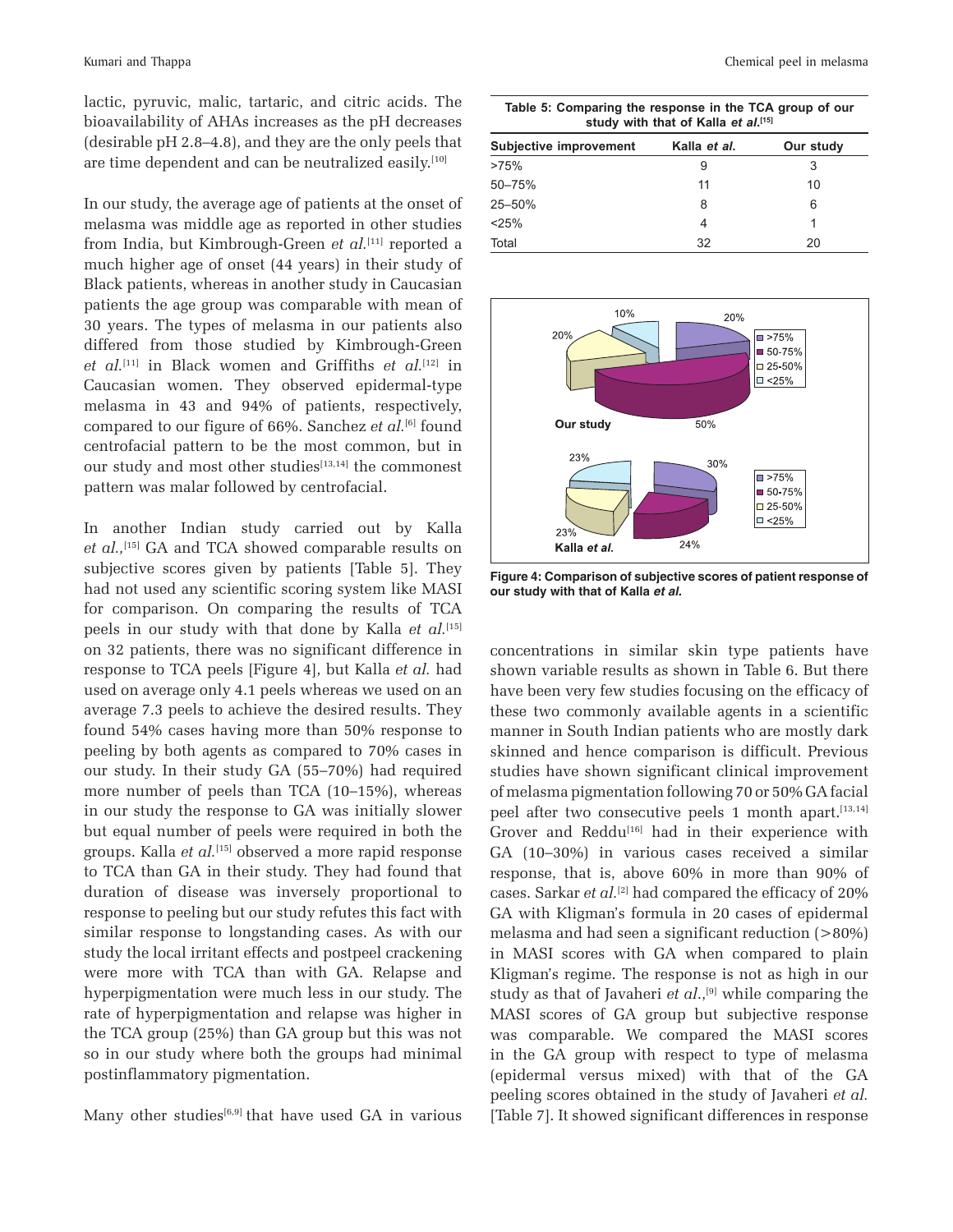| Table 6: Comparison of our study with various other studies of chemical peeling using GA |                                                     |                                                                                                                   |                              |                                                          |                              |
|------------------------------------------------------------------------------------------|-----------------------------------------------------|-------------------------------------------------------------------------------------------------------------------|------------------------------|----------------------------------------------------------|------------------------------|
|                                                                                          | Our study                                           | Javaheri et al. <sup>[9]</sup>                                                                                    | Kalla et al. <sup>[15]</sup> | Grover et al. <sup>[16]</sup>                            | Sarkar et al. <sup>[2]</sup> |
| and interval                                                                             | Percentage of GA 20-35% and 2 weeks 50% and 4 weeks |                                                                                                                   |                              | 55–70% and 2 weeks 10–30% and 2 weeks 30–40% and 3 weeks |                              |
| average no. of<br>peels                                                                  | No. of cases and 20 cases and seven<br>peels        | 23 cases and three<br>peels                                                                                       | 68 cases and seven<br>peels  | 15 cases and eight<br>peels                              | 20 cases and six peels       |
| Response                                                                                 |                                                     | $>50\%$ in 70% patients $>50\%$ in 60% patients $>50\%$ in 54% patients $>60\%$ in 90% patients $>80\%$ excellent |                              |                                                          |                              |
| Reduction in MASI 79%<br>scores                                                          |                                                     | 47%                                                                                                               | <b>NA</b>                    | <b>NA</b>                                                | <b>MASI</b><br>46%, 80%      |
| NA · Not annliachla                                                                      |                                                     |                                                                                                                   |                              |                                                          |                              |

|  | NA: Not applicable |  |
|--|--------------------|--|
|--|--------------------|--|

| Table 7: Comparing the response to peeling in the GA group in our study with that of Javaheri et al. |               |       |                  |                                |       |                  |
|------------------------------------------------------------------------------------------------------|---------------|-------|------------------|--------------------------------|-------|------------------|
| Type of melasma                                                                                      | Our study     |       |                  | Javaheri et al. <sup>[9]</sup> |       |                  |
|                                                                                                      | <b>Before</b> | After | <b>Reduction</b> | <b>Before</b>                  | After | <b>Reduction</b> |
| Epidermal (significant)                                                                              | 25.5          | 5.6   | 20.7 (79%)       | 20.3                           | 10.8  | 9.5(46.7%)       |
| Mixed (not significant)                                                                              | 30.2          | 21.8  | 8.4              | 26.8                           | 19.5  | 7.3              |

to epidermal melasma [Figure 5] with a better response, but in mixed melasma cases both the studies had a similar response to GA. In a recent study $[17]$  from Pakistan, chemical peeling was done in group A (GA 50%) and group B (TCA 20%) with 25 patients in each group. The mean score of response calculated for both the groups revealed better overall clinical response in TCA group than in GA group but this difference was statistically insignificant  $(P > 0.05)$ . In another study, 1% tretinoin peel versus 70% GA at weekly intervals was carried out in 10 patients in a split-face trial. A significant decrease in the modified MASI from baseline to 12 weeks was observed on both facial sides  $(P < 0.001)$ . Nevertheless, there was no statistically significant difference between the right and left sides. The study concluded that serial 1% tretinoin peel is as effective a therapy for melasma as chemical peeling with 70% GA.<sup>[18]</sup>

Limitation of our study included the observer bias in the subjective scoring. To eliminate this, MASI scoring was done by a single-blinded independent person but split-face analysis was not attempted by us. This is a small series of patients treated with chemical peeling at our center to see the response to chemical peeling to both TCA and GA.

Postinflammatory hyperpigmentation has been reported to be the most common side effect with GA facial peels $[14]$  but in our study the frequency of all side effects was much lower as compared to that of



**Figure 5: Comparison of objective scores of patient response to**  GA of our study with that of Javaheri et al.

other studies.[2] This may have been due to the graded concentration method of acids use and strict adherence to photoprotection. The fewer side effects that occurred like mild erythema and burning sensation were mostly well tolerable. No patient developed herpes, vesiculation or keloids post peels as was reported in other studies. Regular use of sunscreens helped in maintaining the result of the peels on follow up. Postpeel crackening effect that occurred only with TCA and not with GA makes it beneficial for patients to continue outdoor activities and office work in GA group.[19] In TCA group, many patients took leave from there work to avoid facing their colleagues but in GA group patients were not embarrassed in any way and the glow due to facial rejuvenation made them look